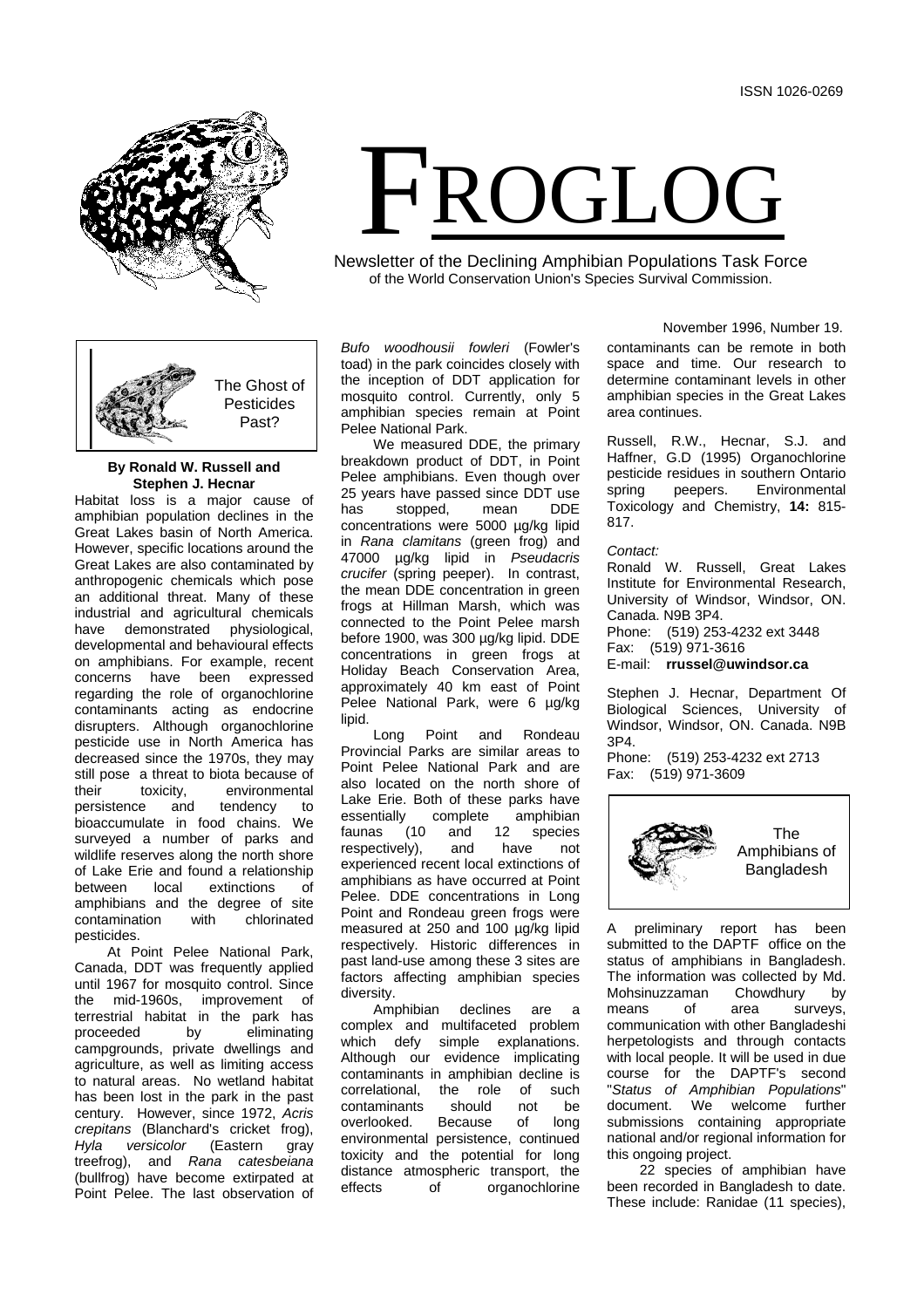Bufonidae (2 species), Microhylidae (5<br>species) and Racophoridae (4 Racophoridae species). Of these, 6 species are common or very common (*Rana cyanophlyctis, R. hexadactyla*, *R. limnocharis*, *R. t*<br>*melanostictus* and *melanostictus* and *Racophorus leucomystax*); 2 species are rare (*Nyctophryne kempi* and *Uperodon globolosum*); 2 species are commercially *hexadactyla* and *R. tigerina*) and 3 species are in decline (*Rana hexadactyla,<br>Racophorus Racophorus leucomystax*) with a possibly so (Rana *limnocharis* and *R. tigerina*). Only populations of *Rana cyanophlyctis* are thought to be on the increase.

Particular threats to amphibian populations in Bangladesh apparently include illegal capture for the frogs legs trade, habitat destruction and deforestation, as well as (for *Rana tigerina*) their use in some districts by fishermen as food for captive otters. Mr. Chowdhury stresses in his report the need for further surveys of littleknown areas of the country in order to produce a full picture of the situation.

# *Contact:*

Mohsinuzzaman Chowdhury,<br>East Rampura. Dhaka-1219. 130/2 East Rampura, Bangladesh.

Phone: (88) 02 - 831133.



#### **By Michael J. Lannoo**

On July 27th, 1996, the Society for the Study of Amphibians and Reptiles presented a symposium on Population<br>Status and Conservation of Status and Conservation of Amphibians, in conjuction with the annual meeting of the DAPTF.

Papers presented were as follows: Tim Halliday, *Declining amphibian populations: a global view*; Michael Tyler and Graham Watson, *Beneficial aspects of human changes to frog habitats in Australia*; Gary Fellers, *Status of declining amphibians in California*; Stephen Corn, *Ambient UV-B radiation does not cause mortality of boreal toad embryos in the Rocky Mountains*; Michael Sredl, *Conservation and management zones -an innovation approach to conservation of candidate species or quarterway technology?*; Robert Brodman, *The use of an anuran breeding call index in a county amphibian survey*; Michael Redmer,

Lauren Brown and Ron Brandon, *Recent range expansion of the green treefrog* (Hyla cinerea) *in Illinois*; Eugenia Farrar and Jane<br>Hev.Carnivorous spadefoot (Spea Hey,*Carnivorous spadefoot* (Spea bombifrons) *tadpole western Iowa -how common are they?*; Laura Monti, Jack Witham, Malcolm Hunter Jr., Alan Kimball, and Elizabeth Moore, *The use of artificial refugia to monitor the redback*   $s$ alamander *population at the Holt Research Forest*; Michael Lannoo, *Amphibian conservation and wetland management in the upper midwest -a catch 22 for the cricket frog?*; Raphael Joglar, Patricia Burrowes, and N. Rios, *Declining amphibian populations or natural population fluctuations? The case of the Puerto Rican frogs*; Richard Vogt, *Status and conservation of anuran populations in Estación de Biologica Tropical Los Tuxtlas, Veracruz, Mexico*. Andy Price was scheduled to present *Conservation biology of the Houston toad*, but unfortunately could not attend.

The symposium reflected a range of perspectives from global to local, and, as is to be expected, the news concerning the status of amphibian populations was mixed. From my perspective there were at least two take-home messages from the symposium: 1) that a large number of people throughout the world have recently become interested in the status of amphibian populations; and 2) that the results and conclusions of these studies are just now coming in. Many of us came away from the symposium energized, and with a better feeling for where our research fits into the research being conducted by others. I recommend that a followup symposium be conducted in another few years.



## **By Andrew N. Misyura**

The impact of pollution on amphibians is the main subject under investigation for the DAPTF Working Group for Ukraine. In our research we try to answer two questions: where have declines occurred? and why are they happening?<br>In the

last few decades, amphibian populations in the Ukraine have suffered considerably from anthropogenic impacts. These are primarily chemical pollution with heavy metals, pesticides, aromatic hydrocarbons, oils, radioactive matter and acid reagents. The impact has led to a disturbance of the natural chemical composition of water in aquatic ecosystems where amphibian reproduction and larval development take place. As a result, declines in amphibian populations have been observed.

The data obtained concerning<br>heavy metals as inorganic as inorganic<br>allowed us to ecotoxicants have allowed determine their influence on individuals and populations. Some mechanisms of increasing resistance to the toxicants have been found in<br>adult amphibians. Strong amphibians. Strong<br>nic impacts of heavy anthropogenic impacts metals which occur in most regions of Ukraine result in the ruin of spawn and damage to larvae and metamorphs. Surviving amphibians have been found to have a specifically modified metabolism. This is reflected in an increase in the glutamic acid content of liver proteins, and increases in the levels of phospholipids, cholesterol and total protein in the liver and skin. The content of glycogen decreases in the liver but increases in the skin. These data may be used in the future for the prognosis and assessment of amphibian populations in industrial

regions.<br>Taking into account the considerable pollution by organicallyderived chemicals in Ukraine, it is very important to investigate our amphibians' reactions to these ecotoxicants. Moreover, our goal is to determine the state of enzymatic systems of animals under strong organic contamination, especially with respect to cytochromes P-450 and b5. To our regret, amphibian research in Ukraine is no longer funded, but we hope that we shall still be able to conduct these studies.

We are particularly keen to develop international collaboration in the field of pollution impact. For instance, it would be very interesting to compare amphibian populations suffering from pollution impacts in other countries with those in Ukraine. We would be very grateful for any proposals, methodological assistance and help with literature, which we are badly in need of. We would be particularly pleased to hear from any potential collaborators.

## *Contact:*

Dr. Andrew N. Misyura, Ukraine DAPTF Working Group Chair, Biology Institute, Dnepropetrovsk State University, 13 Nauchny Lane, 320050 Dnepropetrovsk, Ukraine. Phone: +38 (0562) 469 282 Fax: +38 (0562) 465 523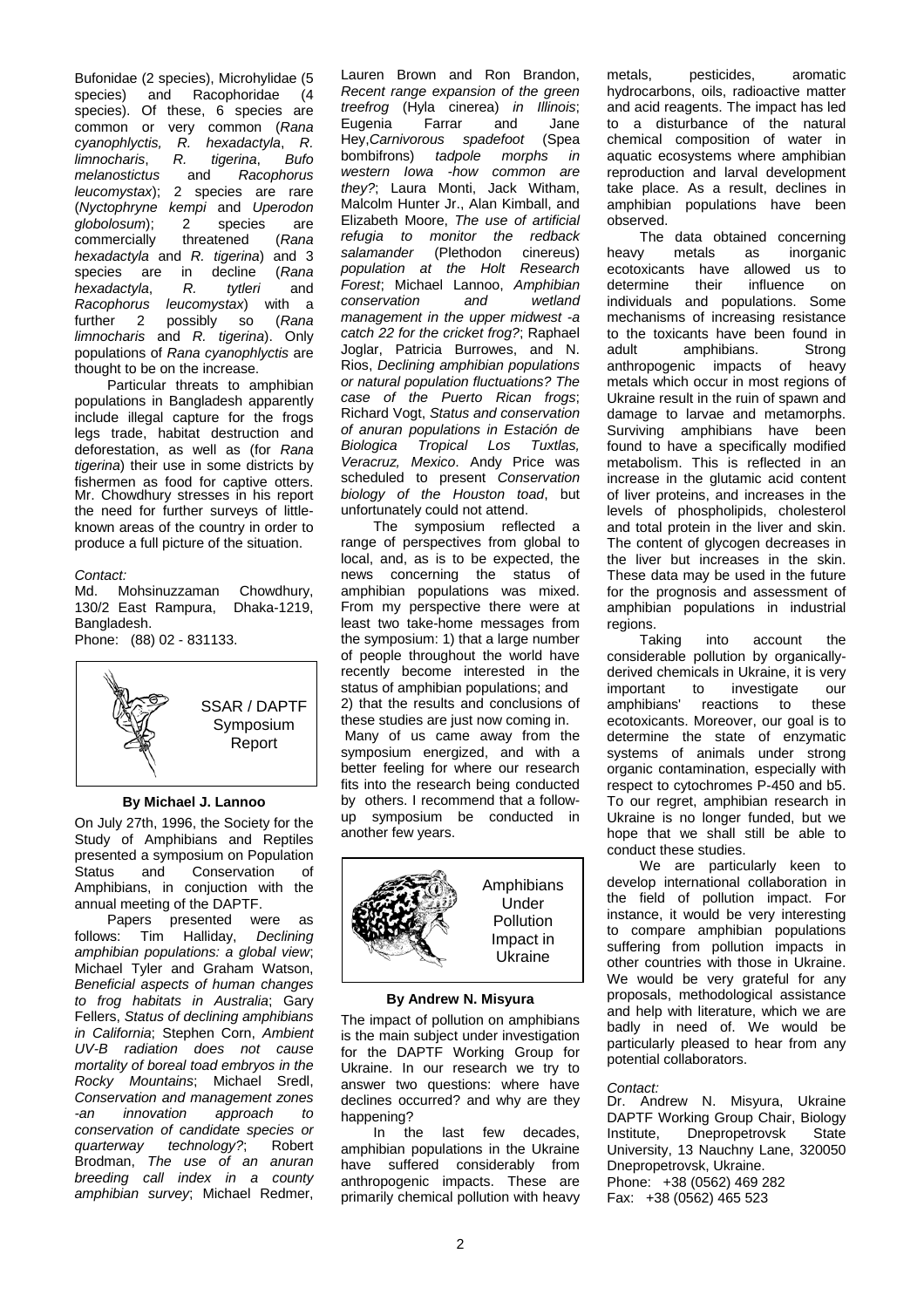

## **By Lara Hansen**

Most reports of problems observed in amphibian populations have come after declines have occurred, which exacerbates the task of identifying causes. Development of bioassays that can identify whether a population is experiencing, or has recently experienced, environmental stresses will greatly aid the search for causes. These bioassays would be most<br>valuable if they measure the they measure the<br>osts associated with ecological costs associated selected stresses by documenting increased susceptibility to disease, depressed physiological functions, and/or reduction in reproductive success. Assays of immune system function are one such method. They have been used extensively to measure exposure to and effects of stress with fish, birds and mammals, but little work has been done to apply these tests to amphibians.

This project is composed of a combination of field and laboratory experiments measuring traditional endpoints (survival, hatching, growth, etc.) and conducting immune system function assays to identify sublethal effects of environmental stressors on selected populations of native California amphibians. The goal is to correlate levels of stress as measured by degree of immunocompetency, reduction in hatching success or survival, and changes in growth rates with levels of environmental contaminants. In order to explore as many perturbations as possible, the Pacific Treefrog *Hyla regilla* was selected as a model species due to both its broad range and its annual breeding and development cycle. Site characterizations (measuring UV, pesticides, metals, pH, etc.) are conducted at selected sites.

In this first year of field research, a number of the project goals have been met: 1) an enclosure system was developed which can maintain eggs in<br>situ through hatching to prehatching to premetamorphosis (emergence of rear

limb buds); 2) an immunocompetency assay, traditionally used with fish, was adapted for use with the extremely small quantities of blood that can be collected in the field from a species the size of *H. regilla*; 3) a series of initial transplant experiments were conducted in the Sierra Nevada Mountains, comparing low and high elevation responses to assorted environmental stresses; 4) sampling of water and tissue was undertaken for metal and pesticide analysis to facilitate characterizing what stresses are impinging on native amphibian populations; and 5) quantification of the UV doses received by these anurans for comparison in future laboratory exposures.

Due to *H. regilla*'s long<br>reproductive and developmental developmental season, actual data collection was only completed in mid-September. As a result, data analysis is just beginning for items 3, 4 and 5. Included in the transplant experiment are data on hatching, growth (weight, length and width), size at development of limb<br>buds and survival. Additionally, buds and survival. individuals from the enclosures are being used to assess the amount of genetic diversity within and between populations of *H. regilla* around the state. This information, when coupled with toxicological data, can provide valuable information about possible tolerances, which would be extremely beneficial to conservation efforts, especially those involving reintroduction plans.

This initial year of work has led me to a collaboration examining the uptake of polychlorinated biphenyls (PCBs) by *H. regilla* eggs in the environment. I hope to incorporate this information into laboratory exposures also including ultraviolet light. My next two years of research will include a season of laboratory experiments comparing population tolerances and another year of field experiments.

*This work is supported under the DAPTF Seed Grant Scheme. Contact:* Lara Hansen, Section in Evolution and Ecology, University of California, Davis, CA 95616, USA.

# E-mail: **ljhansen@ucdavis.edu**



### **From Pär Brännström (Par.Brannstrom@zool.lu.se)**

A project known as HIDROVIA has been instituted in Paraguay and neighbouring South American

countries. It is set to widen and straighten the Rio Paraguay into Amazonian Brasil in order to facilitate the passage of large freight vessels into the continental interior. The project entails the draining of wet areas alongside the river and will result in drying of the whole wet Chaco ecosystem. Some fifteen native tribes will also have to be relocated.

Paraguay has a rich and impressive amphibian fauna, with no doubt many species remaining to be discovered in systems like the wet Chaco. The impact which this project will have on amphibians, other fauna, flora and the climate is expected to be enormous. An Environmental Impact Assessment was carried out in 1993 by Wetlands for the Americas, in conjunction with Woods Hole Research Centre. Copies of the assessment and further information can be obtained from them at:

Wetlands for the Americas, Wetlands International, 7 Hinton Ave. North, Suite 200, Ottawa, Ontario K1Y 4P1, Canada.

Phone: 613 722-2090 Fax: 613 722-3318



## **From the DAPTF Working Group for Serbia and Montenegro**

The recent news from Austria on the subject of exporting frogs was<br>surprising for Yugoslavian Yugoslavian herpetologists: 20,000 (2,000 kg) green frogs were exported from Serbia to Italy for commercial purposes. According to the national journal ("Politika", 26th Aug. 1996), the Republic Institute for Nature Protection (RINP) gave permission for the export of 100,000 kg (1 million individuals) of green frogs this year! By comparison, the allowed quantities per year during the period 1975-1980 (for the whole of the former Yugoslavia) were from 5,579 kg to 11,997 kg. An important fact is that many of the frogs were of a lower weight (as low as 30g per individual) than the recommended figure (about 80g per individual).

*Rana ridibunda*, *R. lessonae* and *R.* kl. *esculenta* are on the list of species under the control of collection, exploitation and trade in Serbia (Official Register of the Republic of Serbia # 50/93). Their sale is permitted in limited quantities which are regulated by RINP. So far, there has been no serious research on the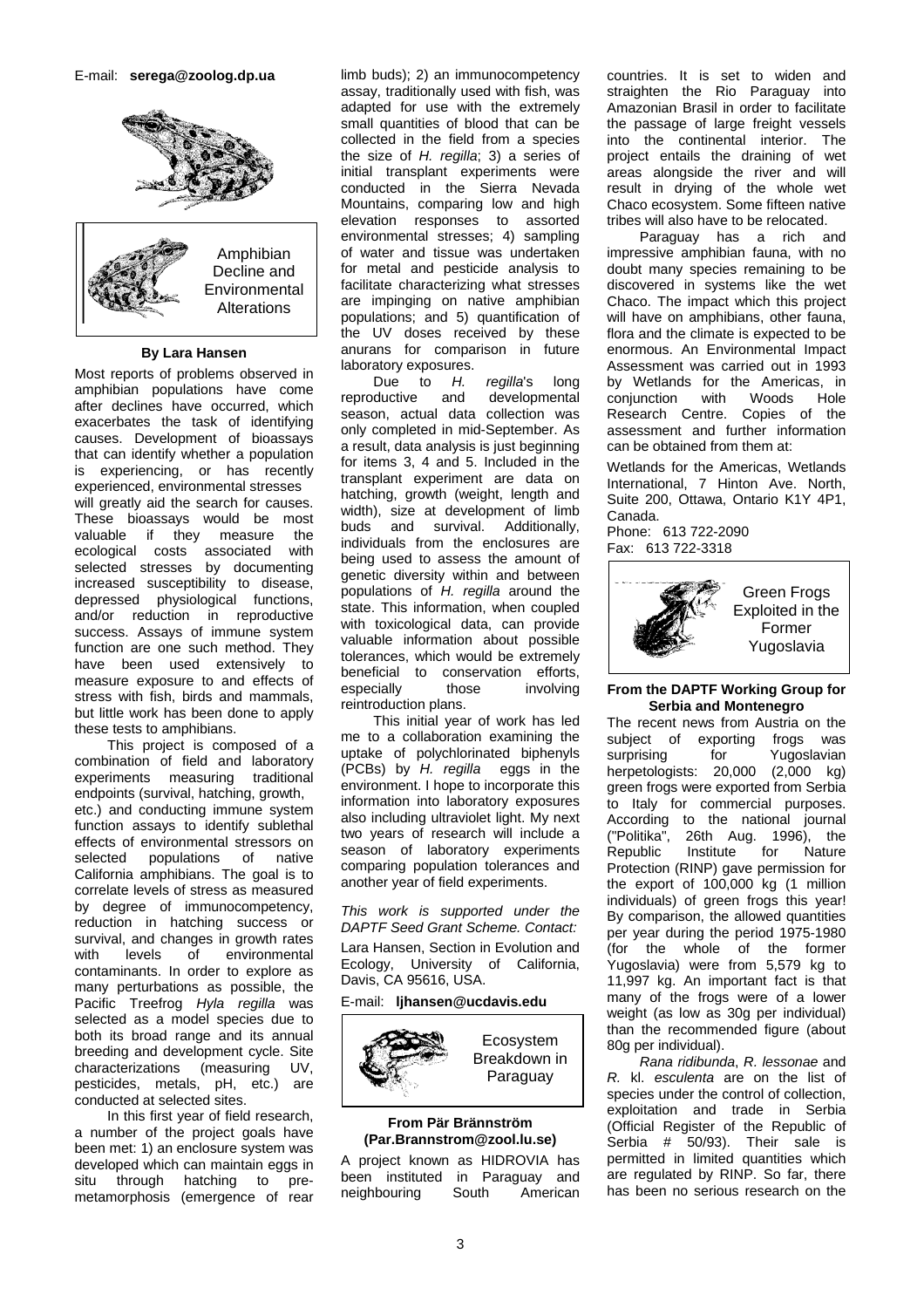population structure and dynamics of anurans in Serbia and Montenegro. The national institutions responsible have calculated the allowed quantities of frogs for sale very roughly. An indirect indication that populations of green frogs in Serbia and Montenegro are declining is the migration of commercial "frog-hunters" long distances from their home areas.<br>Herpetologists from

Herpetologists from the Biological Institute in Belgrade have suggested to the authorites a halt on the exlpoitation of frogs for at least five consecutive years, but the (obviously very profitable) business<br>continues. Also, all information Also, all regarding the frog trade is treated as a "business secret" and is unavailable to scientists. We acclaim the action taken following the incident at Vienna airport when society rose up in defense of Yugoslavian green frogs.

SEMO (the DAPTF Working Group for Serbia and Montenegro) would much appreciate any further information about the trade in amphibian species from this area. We should all bear in mind that the futuristic novel "Do Androids Dream of Electric Sheep?" by F.K. Dick (1968) is no longer science fiction........

Dr. Georg Dzukic is the Chair of the new DAPTF-SEMO working group. Dr. Milos Kalezic, Ivan Aleksic and Jelka Crnobrnja-Isailovic are also part of this working group. *Contact them at:* DAPTF-SEMO, Evolutionary Biology, Institute for Biological Research, 29. Novembra 142, 11060 Beograd, Serbia.

Fax: (381) 11 -761 -433 Email:

#### **jelka@afrodita.rcub.bg.ac.yu**

or: **aleksic@afrodita.rcub.bg. ac.yu**



**Dr. Michael E. Dorcas** is the new Chair of the Monitoring Protocols Working Group. *Contact:* Michael E. Dorcas, Savannah River Ecology Laboratory, Drawer E, Aiken, SC29801, USA.

#### E-mail: **dorcas@srel.edu**

**Les Minter** is now the DAPTF Working Group Chair for Southern Africa (South Africa, Swaziland and Lesotho). He is also responsible for the Southern African Frog Atlas project. *Contact:* Les Minter, P.O. Box 2960, Pietersburg 0700, South Africa.

**From Michael J. Tyler:** Residents in the catchment of the River Torrens in South Australia pay a levy to clean up

the river and restore it. To promote their objectives, the management board has adopted the frog as a symbol for improvement: people accept that if the frog populations are thriving, then the water quality must be good! To obtain copies of stickers advertising this theme write to: Torrens Catchment Water Management Board, 4 Greenhill Road, Wayville, South Australia 5034, Australia.

**3rd Annual Tennessee Herpetology Conference:** This event will be held at the Keathley University Center University Theater, Middle Tennessee State University, Murfreeesboro, TN, USA on **14th-16th of November, 1996**. DAPTF Chair, Dr. W. Ron Heyer will be the keynote speaker. *For more information, contact:*

David Ian Withers, Division of Natural Heritage / TDEC, 8th Floor L&C Tower, 401 Church St., Nashville, TN 37243-0447, USA.

# E-mail: **toadranger@juno.com**

**From Katja Poboljsaj:** Societas Herpetologica Slovenia, a brand new society concerned with the ecology<br>and conservation of Slovenian and conservation of herpetofauna, has begun to survey amphibian and reptile populations in that country. One result of this work will be a preliminary atlas of "Amphibians of Slovenia", due to be finished next year (1997). Katja is currently working on the surveying of<br>amphibian populations and on populations and on amphibian environmental impact assessments, including proposals for conservation measures of *Rana latastei*.

#### E-mail: **katja.poboljsaj@ guest.arnes.si**

**Dr. John Halley** has been appointed as the DAPTF's official liaison with the<br>SSC's Conservation Breeding SSC's Conservation Specialist Group. His expertise in theoretical population modelling will be a valuable contribution to the initiatives of both groups. *Contact:*  John Halley, RUWPA, Mathematical Institute, North Haugh, University of St. Andrews, Fife, KY16 9SS, U.K.



Beebee, T. (1996) Frog mass mortality: scurrilous disease or panic attack? *Brit. Herp. Soc. Bull:* **55:** 15- 16.

Furnweger, K. (Ed.) (1996) Frogs! Aquaticus - Journal of the Shedd Aquarium: Vol. **26** Number 1. (A special issue devoted to frogs and amphibian declines. The Shedd Aquarium [Chicago, USA] currently has a special 3,500 sq. ft. exhibit devoted to frogs.)

Gamradt, S.C. & Kats, L.B. (1996) Effect of introduced crayfish and mosquitofish on California newts. *Conservation Biol:* **10:** 1155-1162.

Griffiths, R.A. (1996) Newts and Salamanders of Europe. T. & A. D. Poyser Natural History, London. ISBN: 0-85661-100-X. £25 (cloth).

Halley, J.M., Oldham, R.S. & Arntzen, J.W. (1996) Predicting the persistence of amphibian populations with help of a spatial model.

*J. Appl. Ecol:* **33:** 455-470.

Lannoo, M.J. (1996) *Okoboji Wetlands - A Lesson in Natural History.* University of Iowa Press, Iowa City. ISBN: 0-87745-533-3. \$29.95 (cloth) & \$14.95 (paper). (*Procedes from the sale of this book -by our USA National Coordinator- support student scholarships at the Iowa Lakeside Laboratory. Ordering details from:* Publications Order Dept., University of Iowa, 100 Oakdale Campus, #M105 OH, Iowa City, IA 52242-5000, USA).

Lemckert, F. (1996) Effects of toeclipping on the survival and behaviour of the Australian frog *Crinia signifera. Amphibia-Reptilia:* **17:** 287-290.

Pyke, G.H. & Osborne, W.S. (Eds.) (1996) The green and golden bell frog<br>(Litoria aurea): biology and (*Litoria aurea*): biology<br>conservation. Royal Zo Zoological Society of New South Wales.

Raxworthy, C.J. & Nussbaum, R.A. (1996) Montane amphibian and reptile communities in Madagascar. *Conservation Biol:* **10:** 750-756.

Redmond, W.H. & Scott, A.F. (1996) *Atlas of Amphibians in Tennessee.* The Centre for Field Biology, Austin Peay State University, Clarksville, Tennessee 37044, USA: Miscellaneous Publication # 12.

Whiteman, H.H., Howard, R.D. and Whitten, K.A. Effects of pH on embryo tolerance and adult behavior in the tiger salamander, *Ambystoma tigrinum tigrinum*. *Canadian Journal of Zoology* **73:** 1529-1537.

van Gelder, J.J. & Strijbosch, H. (1996) Marking amphibians: effects of toe-clipping on *Bufo bufo* (Anura: Bufonidae). *Amphibia-Reptilia:* **17:**  169-174.

FROGLOG is the Newsletter of the Declining Amphibian Populations Task Force. Partial funding for FROGLOG is provided by donation from: Frog's Leap Winery, P.O. Box 189, Rutherford, CA 94573, USA.

Edited by John W. Wilkinson, Department of Biology, The Open